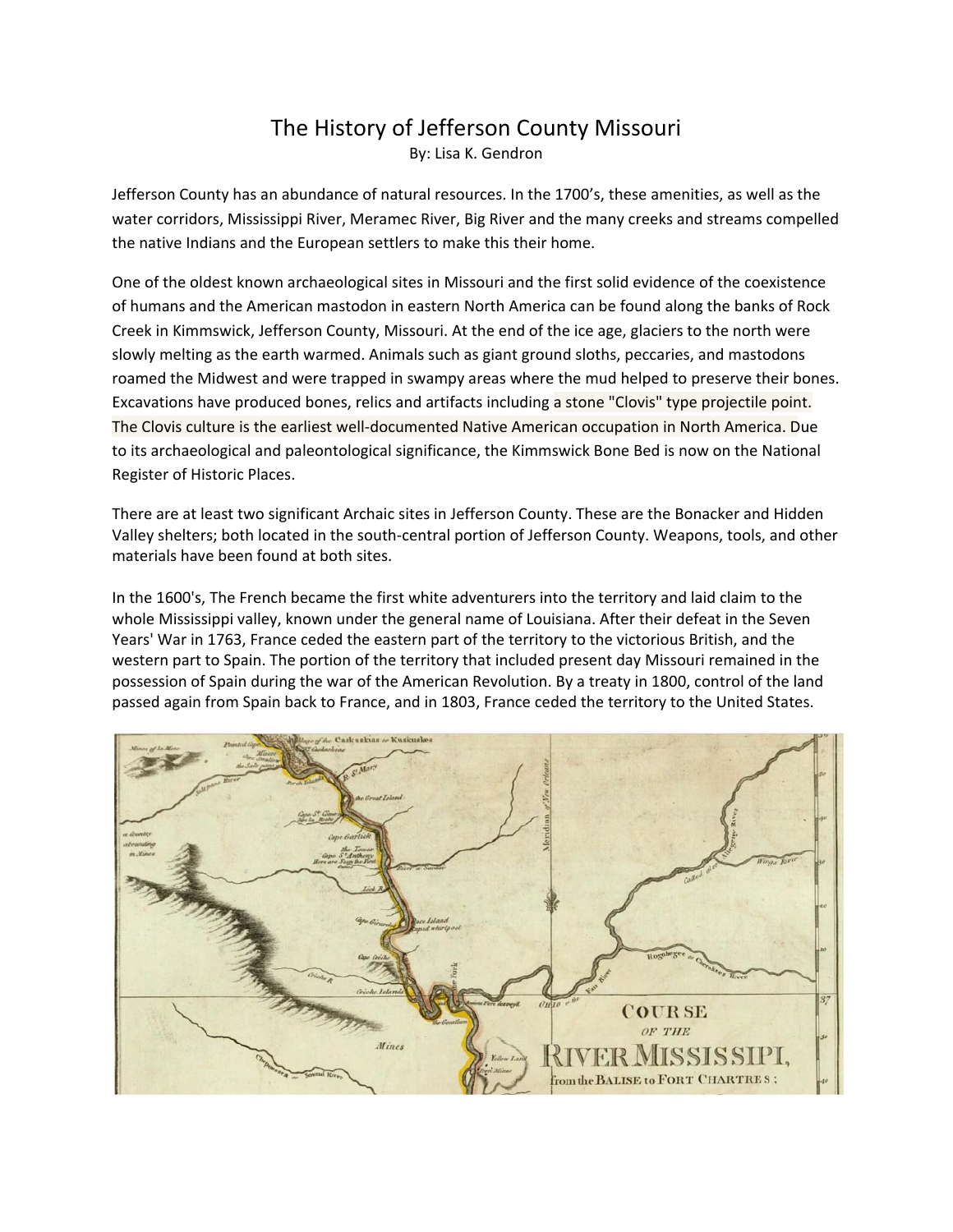## **1776 Map of the Mississippi River taken on an expedition to the Illinois in the latter end of the year 1765 by Lieu't Rofs of the 54th Regiment: Improved from the surveys of that river made by the French. Printed 1775**

Settlers under both French and Spanish rule were allowed to have a certain amount of land to live on, provided that they would clear the land and build a house on it. The first settlements were made in the northeastern sections of the county. In 1774, John Hilderbrand settled along the Saline Creek in the neighborhood of the Meramec. He is generally described as Jefferson County's first settler. About 1775, salt works were established in the vicinity of what is now Kimmswick. and a settlement was established on Romine Creek about four miles from the Meramec in 1788 by John Boli.

Early settlers were constantly worried by hostile Indian attacks. Several times they had to move their entire families to St. Louis for protection. They finally became so troublesome that the settlers organized and built a rude fortification on Saline Creek for defense.

In 1776 St. Louis and Ste. Genevieve had become important trading posts, but the country lying between was filled with peril, making a journey overland between these points extremely hazardous. The lieutenant‐governor of the territory offered 1,050 arpents of land to anyone who would establish and keep a ferry across the Meramec. A Frenchman named Jean Baptiste Gamache accepted the challenge

and established the ferry about a mile above the mouth of the river and the place is still known as the "lower ferry." Gamache's ferry was part of the King's Trace or **El Camino Real**. (the Royal Road) The road was marked out in 1789 on an old Indian trail and led from St Louis south, across Gamache's ferry, to Kimmswick, Sulphur Springs, Ste Genevieve, and eventually to New Madrid. After 1850, this route became known as Telegraph Road because the first telegraph line in Missouri followed the route with the first poles embedded along the old trail.

Gamache was one of the first permanent settlers in the Arnold, Missouri area. He is credited with naming River des Peres (River of the Fathers) in honor of Jesuit fathers who were traveling along the Mississippi River and found him living in a cabin on a small island at



the mouth of the river. Gamache was so inspired by his encounter with the fathers that he decided to name the river in their honor. He laid out a road between River Des Peres and the Mississippi River to provide better access to his ferry service. The road was completed in 1789. Most recently termed Lemay Ferry Road, it was originally called Carondelet Road.



## **The official seal of the city of "Arnold" captures the likeness of Gamache crossing the Meramec River on the original ferry carrying a cargo box and barrels.**

Most of the earliest names in north Jefferson County were French until about 1850 when the English and Irish names began to regularly appear. After the Civil War, German and Bohemian names began to also occur.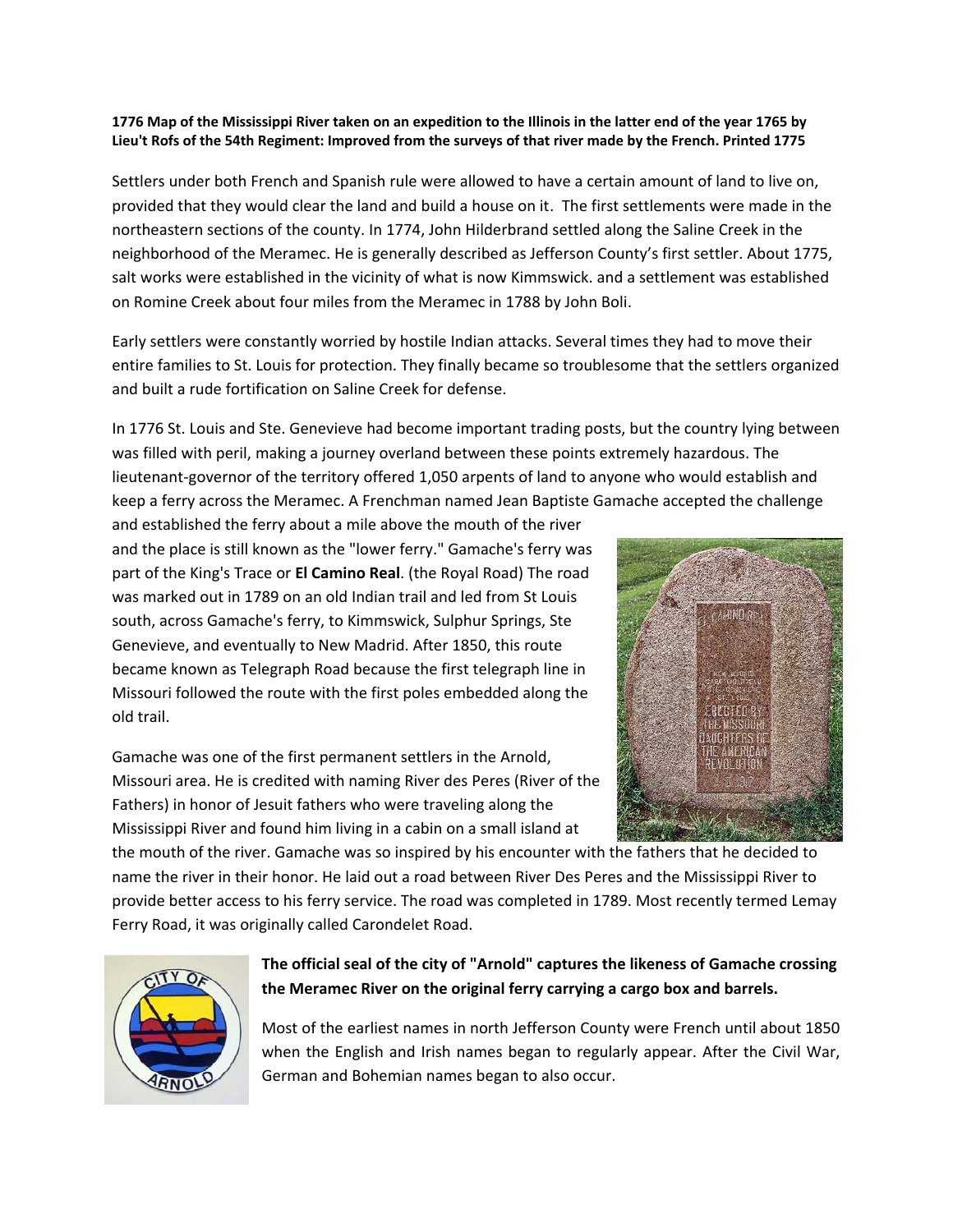The first settlement at House Springs was made in about 1790 by James Head, for which Head's Creek is named. James sold his property to Adam House in 1796. The Osage Indians, who lived near what is now Franklin County, made life miserable for the new settlers. In records from the Historical Library in St. Louis the following report regarding the fate of Adam House and his son was found, dated 19 March, 1800:

"I, Pierre Treget, commandant at Carondelet, pursuant to orders from Don Carlos Dehault Delassus, commandant at St. Louis, repaired to the Renault Forks, with the few militiamen I could assemble, in pursuit of the Indians. On reaching the place, I found an old man dead, head cut off and laid at his side, scalp taken and body full of wounds from musket shots; and a few paces off, a boy eight or nine years old, head cut off and lying near him, face smeared with blood, with a small piece of maple sugar in his mouth, no wound on his body from either musket or knife; a dead cow, one horn carried off, dead calf, head cut off, beds in the house cut to pieces, utensils broken and strewed about the house. Ascertained that the murders had been committed by the Osages; buried the bodies, not known at this time."

The town, which was first called Demaree was later named House Springs in honor of the House family. Only a few yards from the spring, near Hwy. MM and the intersection of new Hwy. 30, an ancient Native American burial ground was found.

Numerous Indian tribes inhabited or hunted the territory now comprising this county, mainly along the main waterways. Tribes included the Shawnee and Delaware, the Illinois, Kansas, Missouri, and Osage. There are documented Indian burials and many relics have been found along the Big River, the Joachim, in Kimmswick, House Springs and the Plattin areas. There is evidence that the Shawnee helped supply St. Louis with meat at least until the war of 1812.

An article from an old 1870 issue of the local paper, The Democrat, stated that "In the year 1802, Mr. Hardy McCormack now living in Plattin Township, landed at Plattin Rock which lies upon the Mississippi River at the mouth of the transparent stream which shares the same title. During the winter, it was customary for some four or five hundred Indians to come and camp on what is now called the McLane farm, and to which is also given the significant title of "Indian Bottom." This field is located near the head waters of the Plattin and at the time of Mr. McCormack's visit constituted together with the surrounding country, one of the finest hunting regions in the West. And it was on this account that the savages preferred to occupy it."

In 1798, John Clark, a Methodist preacher from Scotland, delivered the first Protestant sermon west of the Mississippi River. The sermon was delivered at Bates Rock near the confluence of the Joachim Creek and the Mississippi River in Herculaneum. Under Spanish law, Protestant ceremonies were prohibited in the Spanish Territory so Clark delivered his sermon from a boat on the Mississippi River to residents gathered along the river shore. By doing this, Clark was well within the laws of the Spanish territory.

Moses Austin, a settler from Connecticut, obtained a Spanish land grant in 1798 of one square league (approximately 3 square miles) of land after learning of the richness of the area's rich mineral deposits. After bringing in equipment and workmen from Virginia, he began mining and smelting lead despite frequent problems with the neighboring Osage tribe. The first town in Jefferson county was laid out in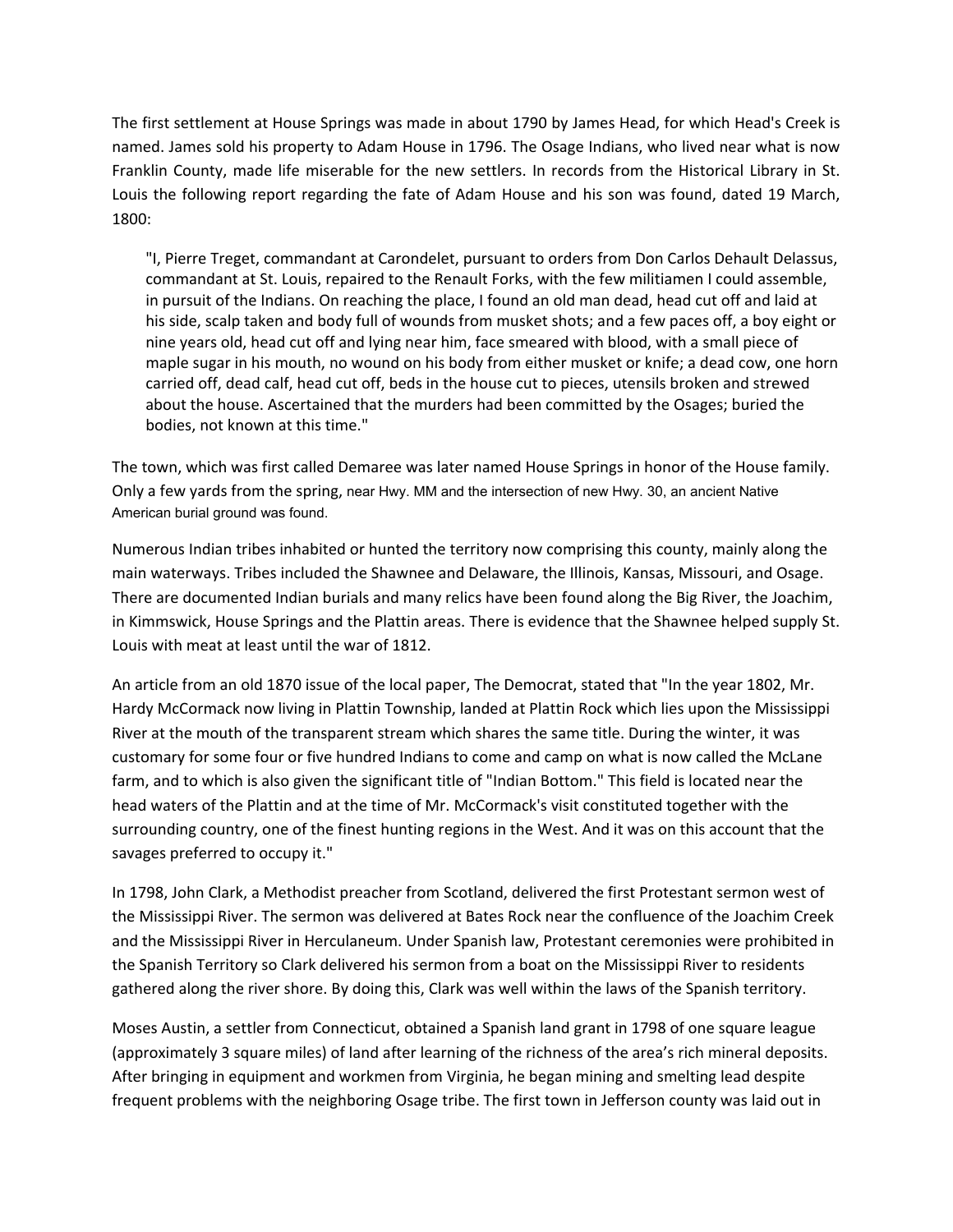1806 by Christian Wilt and John W. Honey and was called New Hartford. The exact location of the town is unknown, but it was on the Mississippi River, near the present location of Herculaneum. In 1808, Moses Austin and Samuel Hammond laid out a town at the mouth of Joachim Creek in Jefferson County as a lead shipping point. It is believed the town was named by Moses Austin, who called it Herculaneum because the eroded limestone resembled seats in the amphitheater of the ancient roman city of Herculaneum.



 The first **post office** in Jefferson County was at Herculaneum, established soon after the town was laid out, and it remained the only post office in the county for nearly thirty years.

The very first shot tower west of Pittsburgh was erected by John N. Maclot in 1809, in the southeastern part of Herculaneum. In 1810, Austin also began to manufacture shot in towers, which he had built on the high Mississippi River bluffs. Lead ammunition, and cannonballs from Herculaneum were used in the War of

1812. By 1813, there were three shot towers along the bluffs of the Mississippi at Herculaneum.



**Mural by Oscar Berninghaus in the Missouri State Capitol Building in Jefferson City, Missouri** 

While the abundant lead deposits attracted the attention of many, there were also those wanting to settle and farm the rich soil. With continued immigration, more and more land was settled and cultivated. Peter Huskey came to Jefferson Co. in about 1804. His son, John, became a member of the first Circuit Court in Jefferson Co., MO which was organized in 1819. The Huskey family settled in the Hillsboro area, near Belews Creek. Descendants of the family still live there, and the farm is recognized as the oldest continuously operated family farm in Missouri.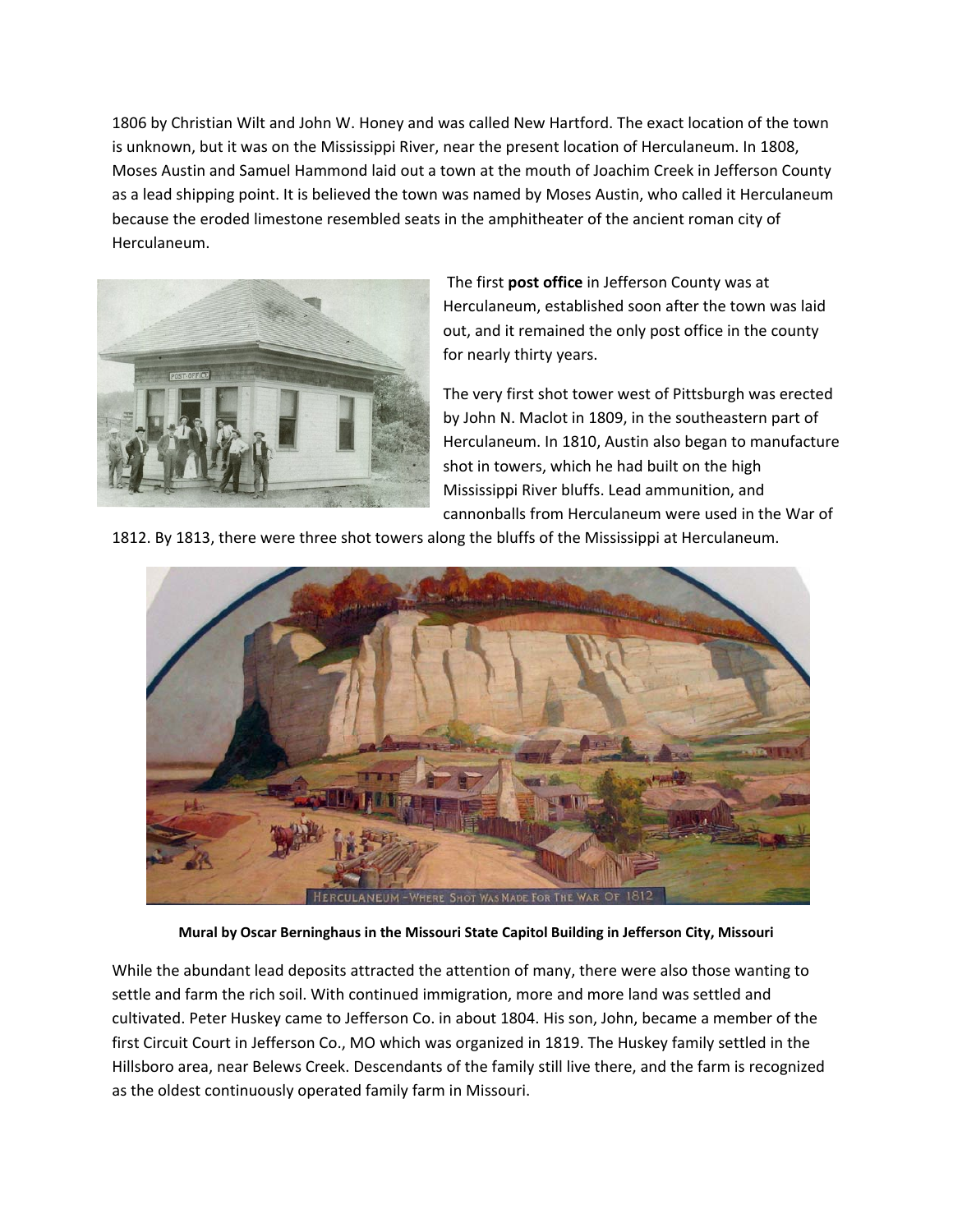Many other early settlements followed in the years 1800 to 1804 along the Big River at Morse's Mill and Frumet, and along the Sandy, Joachim and Plattin creeks.

The United States purchased the "Louisiana Territory" from France in 1803. In 1806, the territorial legislature created the District of Arkansas from lands ceded by the Osage Indian Nation. The remainder was known as the Upper Louisiana Territory. By 1812, the territory had five counties: St. Louis District, St. Charles District, Ste. Genevieve District, Cape Girardeau District, and New Madrid District.



On June 4, 1812, Congress enacted legislation which renamed Louisiana Territory as Missouri Territory, in order to avoid confusion with the recently admitted State of Louisiana.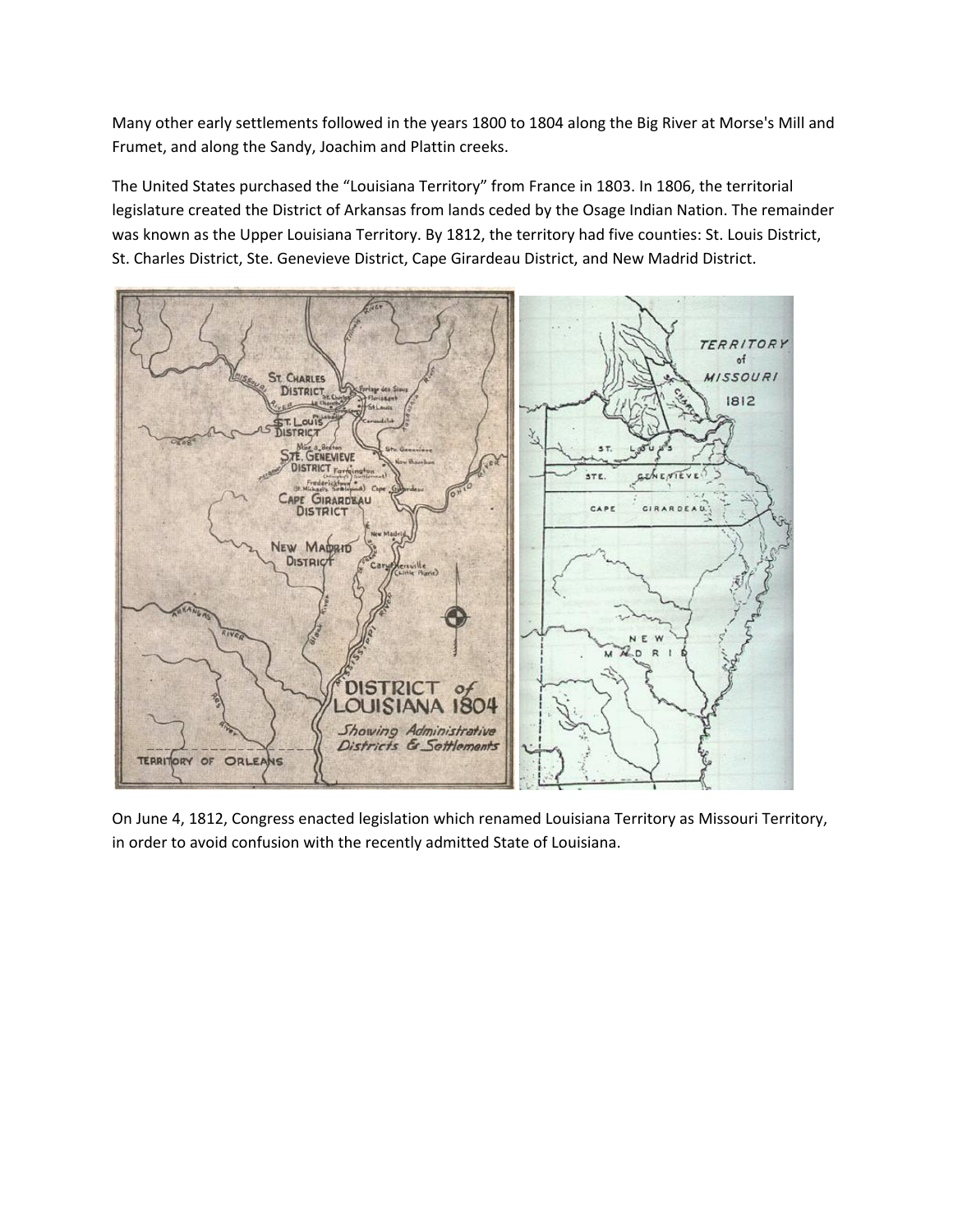

**1814 Missouri Territory**

In an "Act of the Territory" on December 8, 1818, a new county called "Jefferson" was created by taking a portion of the county of St. Louis, and part of the county of Ste. Genevieve. The new county was named in honor of Thomas Jefferson, the 3rd President of the United States and the father of the Louisiana Purchase. The establishment of Jefferson County was three years before that of its own mother‐state, as Missouri did not become a state until 1821.

Circuit Court Record No. 1, in the office of the Circuit Clerk at Hillsboro, Missouri, states that the first Circuit Court for the Northern Circuit of "Missouri Territory" was held in the town of Herculaneum on the 2nd day of March, 1819, with Nathaniel Beverly Tucker presiding as the judge of the northern circuit. The first court of Judge Tucker fixed the rate of taxation for the county as follows: "Ordered that the rates of taxation in and for the county of Jefferson for the year 1819 as follows: On each horse, mare, mule or ass above three years old, 25 cents; meat cattle above 3 years old, 6‐1/4 cents; for every negro or mulatto slave between 16 and 45 years, 50 cents; for each billiard table, 25 dollars; for every able bodied single man of 21 years and upward not being possessed of property to the value of two hundred dollars, 50 cents; and on water grist mills, saw mills, horse mills, tan yards and distilleries in actual operation, 40 cents on every hundred dollars of their respective valuation."

Jefferson County possessed an enormous wealth in mining resources. Part of the county lies within the mineral region of south‐east Missouri. Before the building of the railroad, the shipments of lead were made by the Mississippi river, which was reached at the "Cliffs of Selma" at the mouth of the Plattin. The place was named by John Smith "T" (for Tennessee) and became a large and important trade center from which immense quantities of lead were shipped from the area and points south. John Smith T owned several mines in Southeastern Missouri, and by 1805 he had also purchased large tracts of land in Jefferson County, Missouri. The lead that was smelted at his mines at Shibboleth was hauled by ox cart over the Selma Road in Jefferson County, and loaded onto boats, or packets at Selma Landing on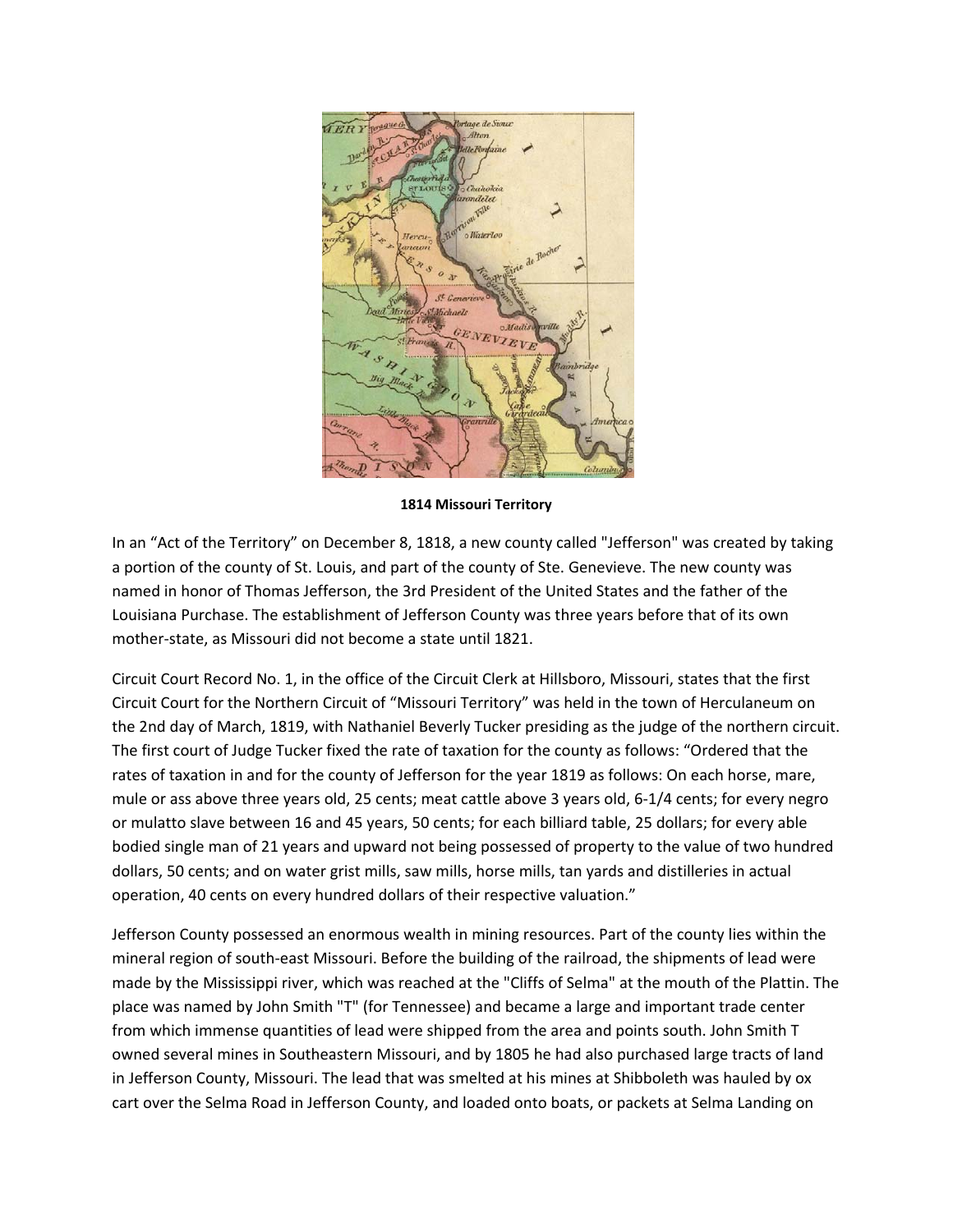the Mississippi River. Many of the farmers devoted all their spare time to teaming from the many lead mines, keeping the Selma road well traveled and busy. During this time, Selma Valley became a busy village with a general store, tavern, blacksmith shop, and stables. A shot tower was also erected on the bluffs directly across from where Selma Hall is now located.

Selma Hall, or **Kennett's Castle** as it is locally called, sits on a high bluff overlooking the Mississippi River,



a few miles south of Festus. The land on which it is situated was first acquired in 1805 by John Smith T. When Smith T died, Ferdinand Kennett took over the operation of Smith's mines at Shibboleth. Kennett's wife, Julia, had inherited almost 3000 acres from her grandfather, John Smith T. Kennett had accumulated a considerable fortune and he wanted to provide an appropriate home for himself and his family. The castle was built during the years 1850-1854. Ferdinand died in 1861, leaving his widowed wife to endure the dangers of the Civil War alone, while trying to cope with the problems of her husband's vast estate. The shot tower

remained in operation throughout the war and was of prime importance to both armies. Enemy boats on the Mississippi fired frequently on the castle. Julia eventually decided to take her children to St. Louis for safety, and the mansion suffered damage and vandalism during this time. Both Union troops and officers were billeted in the castle for a while.

Valles Mines is one of the older mines in Jefferson county and first opened in about 1814 or 1815. Frumet Mines, which was situated seven miles west of De Soto produced large amounts of lead and zinc. Other mines located and worked in the county were the Mammoth Mines and Lee mines in the De Soto area, Plattin mines, and the nearby McCormack's zinc mines, Gray's mines on Big River, McKane's mines on Dry Creek Tarpley and Perry's mines, Old Ditch mines, Sandy mines, Hart's mines, and Howe's mines.

John Johnston and Francis Wideman had two of the earliest mills in the county. Others included the Maddox Mill, Byrne's Mill, Byrnesville Mill, Morse's Mill, and Cedar Hill Mill. Hematite had the grist mill of Donnell and Lee and the Null/Benson mill. The first water mill on the waters of the Plattin was built by a man names Donough. Another mill, and one of the oldest in the county, was Cole's mill on Joachim Creek, near Valle Mines. Pleasant Valley Mill was located near Pevely. Henry Vandecrusen had a mill on the House's Springs Branch, and another was owned by Lewis Snair. In Kimmswick, a flouring-mill was built by Henry Nagle.

By 1819, the slavery question had become a dominant issue in the national Congress because of the pending admission of Missouri into the Union. A group of Jefferson County citizens met at Herculaneum on April 22, 1820 and issued strong anti‐slavery resolutions, denouncing slavery as evil and pronouncing it an unsound economic system. The state of Missouri was admitted into the Union as a slave state in 1821 as part of the Missouri Compromise.

By 1831 a more central location for the county seat was needed and the County Court appointed commissioners to select a new site for a seat of justice. They suggested Monticello as there was a spring there, which was the stopping point in the trail that passed between Potosi and St. Louis. In 1836, the County Court ordered that the name of Monticello be changed to Hillsboro because the county seat of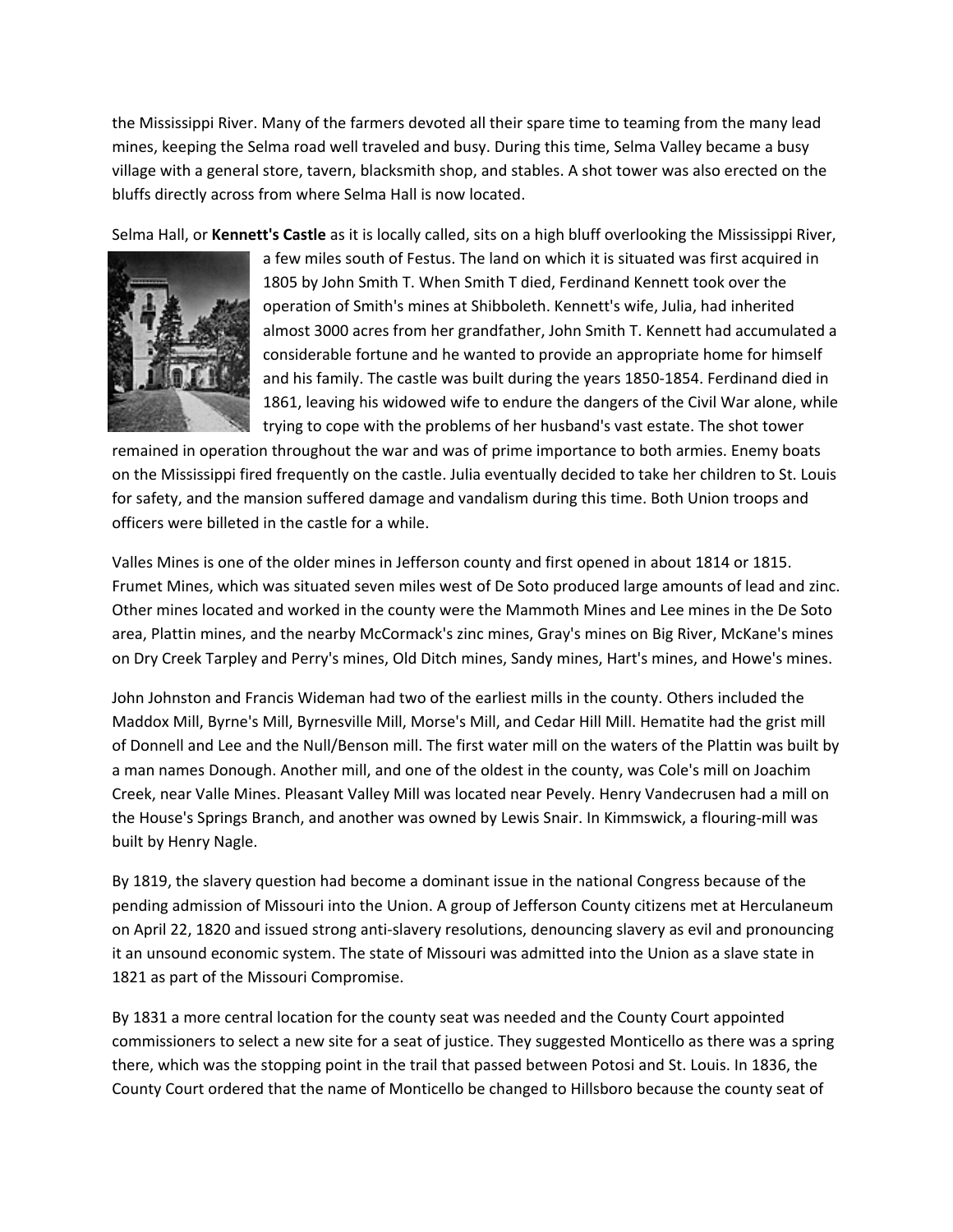Lewis County, Missouri was also called Monticello. In 1839 the legislature passed an act designating Hillsboro as the new seat of justice of Jefferson County. The first occupancy of the new courthouse was in April, 1840. In less than 25 years, they were in the process of building a new courthouse. This first building afterward served as the first public school building in Hillsboro.

The building, which is referred to as the second courthouse of the county, was completed in 1865, along with the jail, at a total cost of \$16,500. **The jail** was designed with living quarters for the sheriff on the top floor and cells for the prisoners on the lower floor. A 12‐foot high solid rock wall surrounded the jail as it was originally constructed.

The St. Louis, Iron Mountain and Southern Railway announced plans in 1851 to build a railroad through



the county from St. Louis to Iron County. Thomas C. Fletcher, born in Herculaneum in 1827, and his brother‐in‐law, Louis Rankin, owned land where the railroad would be constructed and platted the town of De Soto in 1857. The first train into De Soto was September 14, 1857. Fletcher and Rankin built a station house for the railroad. De Soto's post office was established, and the town soon had a general store, grist mill, blacksmith shop, hotel, public hall, and a private school. Railroad shops were built later that employed hundreds of men. Shoe, hat and doll factories were other industries that helped the town flourish.

At the approach of the Civil War between the States of the Union, it is believed that a large majority of the people of Jefferson County were in favor of state sovereignty. They were in sympathy with the southern cause, but not to such an extent as to make them favor secession. At the February 1861 election for delegates to the state convention, the Union candidates carried Jefferson County by an overwhelming majority. The people of Jefferson County preferred to remain in the Union and, if possible, to maintain state sovereignty and state neutrality. Many men from Jefferson served in the Civil War, although no regular engagements between the contending armies took place within the County. However, in October 1861, Jeff Thompson, a Confederate general in the Missouri State Guard, and his battalion called the "Swamp Rats" made an expedition into Jefferson County. They had two purposes in mind; one was to destroy the Iron Mountain Railroad Bridge across Big River at Blackwell, hampering the movement of Federal forces south of St. Louis; and the other was to seize lead from the mines and carry it south for Confederate use. A fierce skirmish was fought at the bridge, which was guarded by Union soldiers. The bridge was burned before Thompson retreated to join his other forces in Fredericktown.

Colonel Thomas C. Fletcher, the man who laid out the town of De Soto, became the first Missouri governor born in the state of Missouri. He served for the Union during the civil war and in 1862 saw action at Chickasaw Bayou, north of Vicksburg, where he was wounded and captured. He spent the next five months in Libby Prison at Richmond. He later commanded the 47th Missouri Volunteers at the Battle of Pilot Knob. For his service there, he was made a brigadier general of volunteers. Fletcher was elected as governor of Missouri in 1864 and took office in January of 1865. As Missouri was not included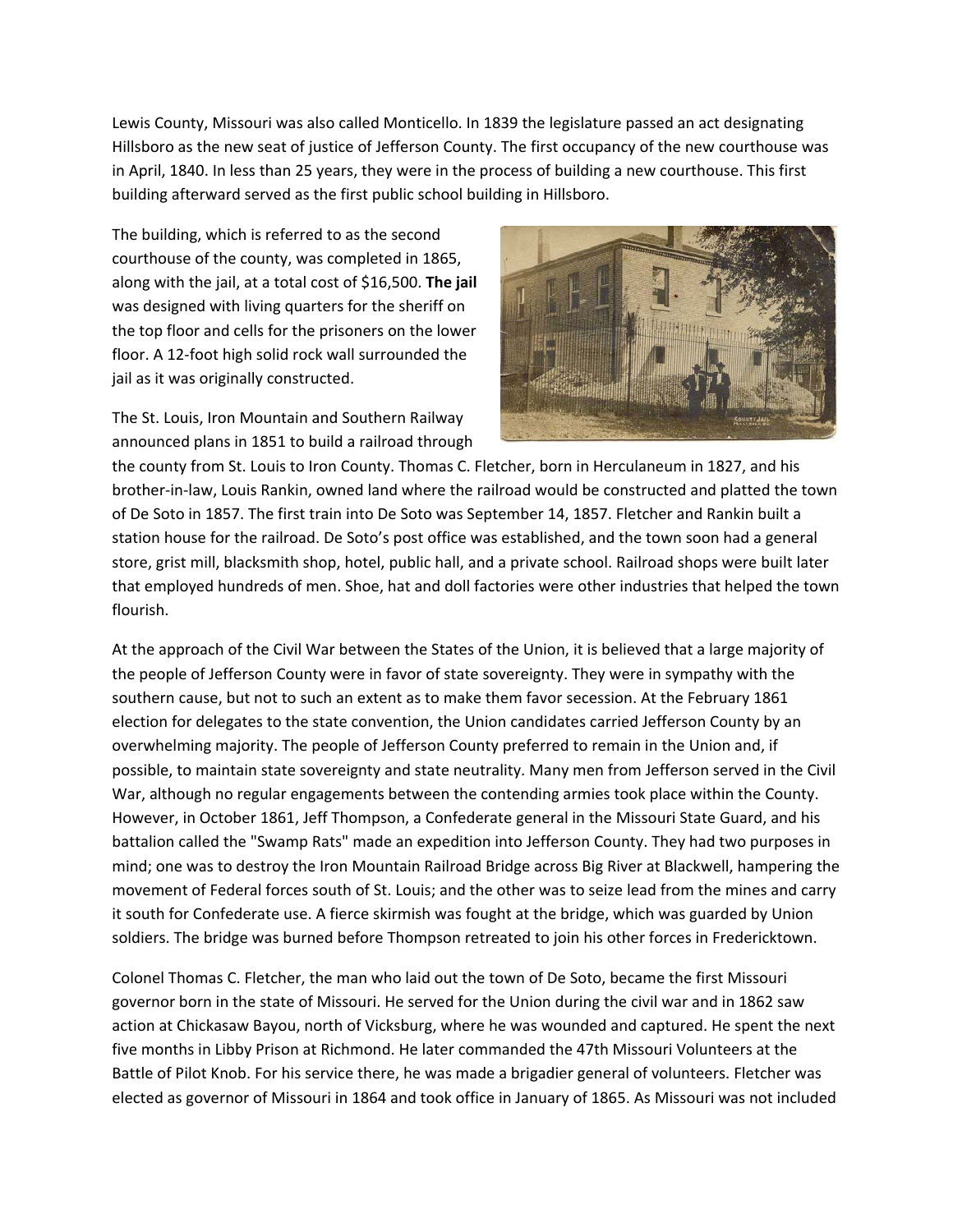in Lincoln's Emancipation Proclamation, it was Fletcher's task to emancipate the slaves of Missouri.



**The Fletcher home in Hillsboro was built in 1851 and is now on the National Register of Historic Places.** 

In 1868 three men discovered that the sand within Jefferson County was of the unusual high quality necessary for making plate glass. As a result, Captain Ebenezer B. Ward of Detroit organized the American Plate Glass Company. Building began in 1872 and workmen were recruited from surrounding farms and a town began to grow around the factory. In 1877 the factory and land were sold to the Crystal Plate Glass Company of St. Louis. Eighteen years later the factory was purchased by the Pittsburgh **Plate Glass Company**. Crystal City was, until 1906, a real "company town", but after that date, lots and other properties were sold by the company to private individuals for residences and business houses. The town was incorporated in 1912.



Since no drinking was allowed on company property, another town began establishing itself on the outskirts of Crystal City. This original town became known as Tanglefoot because of the saloons that grew up there. It later was called Limitville, and then became Festus.